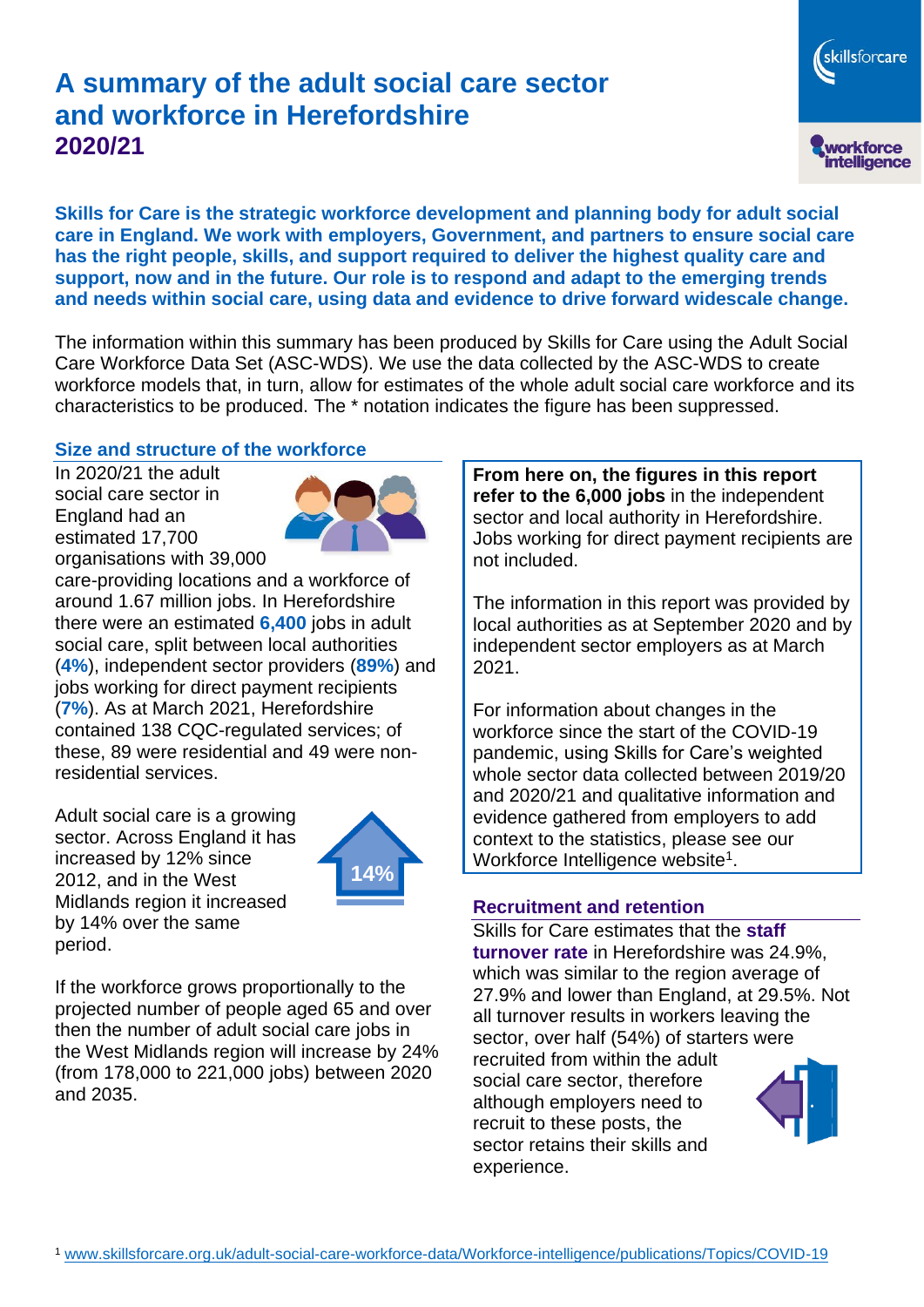Adult social care has an experienced 'core' of workers. Workers in Herefordshire had on average **9.6 years of experience in the sector** and 80% of the workforce had been working in the sector for at least three years.

Using both workforce intelligence evidence and our links with employers and stakeholders across England, we know that recruitment and retention is one of the largest issues faced by employers. We have many resources and tools available to help, for example the 'Values-based recruitment and retention toolkit'<sup>2</sup> and 'Seeing potential: widen your talent pool'. <sup>3</sup> For more information please visit: [www.skillsforcare.org.uk/recruitment-retention](http://www.skillsforcare.org.uk/recruitment-retention)

### **Employment information**

We estimate Herefordshire had **6,000** adult social care jobs employed in the local authority and independent sectors. These included 475 managerial roles, 250 regulated professionals, 4,300 direct care (including 3,600 care workers), and 1,000 other-non-care proving roles.

The average number of **sickness days** taken in the last year in Herefordshire was 11.1, (10 in West Midlands and 9.5 across England). With an estimated directly employed workforce of 5,500, this would mean employers in Herefordshire lost approximately **61,000 days to sickness in 2020/21**. In England levels of staff sickness have nearly doubled over the course of the pandemic between 2019/20 and 2020/21, in total around 6 million extra days were lost to sickness than in the year before.

Less than a quarter (16%) of the workforce in Herefordshire were on zero-hours contracts. Around a half (52%) of the workforce usually worked full-time hours and 48% were parttime.

#### **Chart 1. Proportion of workers on zero hours contracts by area**

England West Midlands **Herefordshire** 



## **Workforce demographics**

The majority (82%) of the workforce in Herefordshire were female, and the average age was 44.8 years old. Workers aged



24 and under made up 11% of the workforce and workers aged over 55 represented 31%. Given this age profile approximately 1,900 people will be reaching retirement age in the next 10 years.

Nationality varied by region, in England 83% of the workforce identified as British, while in the West Midlands region this was 87%. An estimated 89% of the workforce in Herefordshire identified as British, 8% identified as of an EU nationality and 3% a non-EU nationality, therefore there was a higher reliance on EU than non-EU workers.

### **Pay**



Table 1 shows the full-time equivalent annual or hourly pay rate of selected job roles in Herefordshire (area), West Midlands (region) and England.

All figures represent the independent sector as at March 2021, except social workers which represent the local authority sector as at September 2020. At the time of analysis, the National Living Wage was £8.72.

#### **Table 1. Average pay rate of selected job roles by area**

|                                 | <b>England</b> | Region  | Area    |
|---------------------------------|----------------|---------|---------|
| Full-time equivalent annual pay |                |         |         |
| Social Worker <sup>t</sup>      | £37,100        | £36,400 | £37,600 |
| Registered nurse                | £33,600        | £33,300 | £29,900 |
| Hourly pay                      |                |         |         |
| National Living<br>Wage         | £8.72          | £8.72   | £8.72   |
| Senior care worker              | £10.00         | £9.80   | £9.91   |
| Care worker                     | £9.29          | £9.11   | £9.25   |
| Support and<br>outreach         | £9.53          | £9.35   | £9.36   |

†Local authority social workers only.

Please note that pay varies by sector, with local authority pay generally being higher than independent sector pay.

[www.skillsforcare.org.uk/vba](http://www.skillsforcare.org.uk/vba)